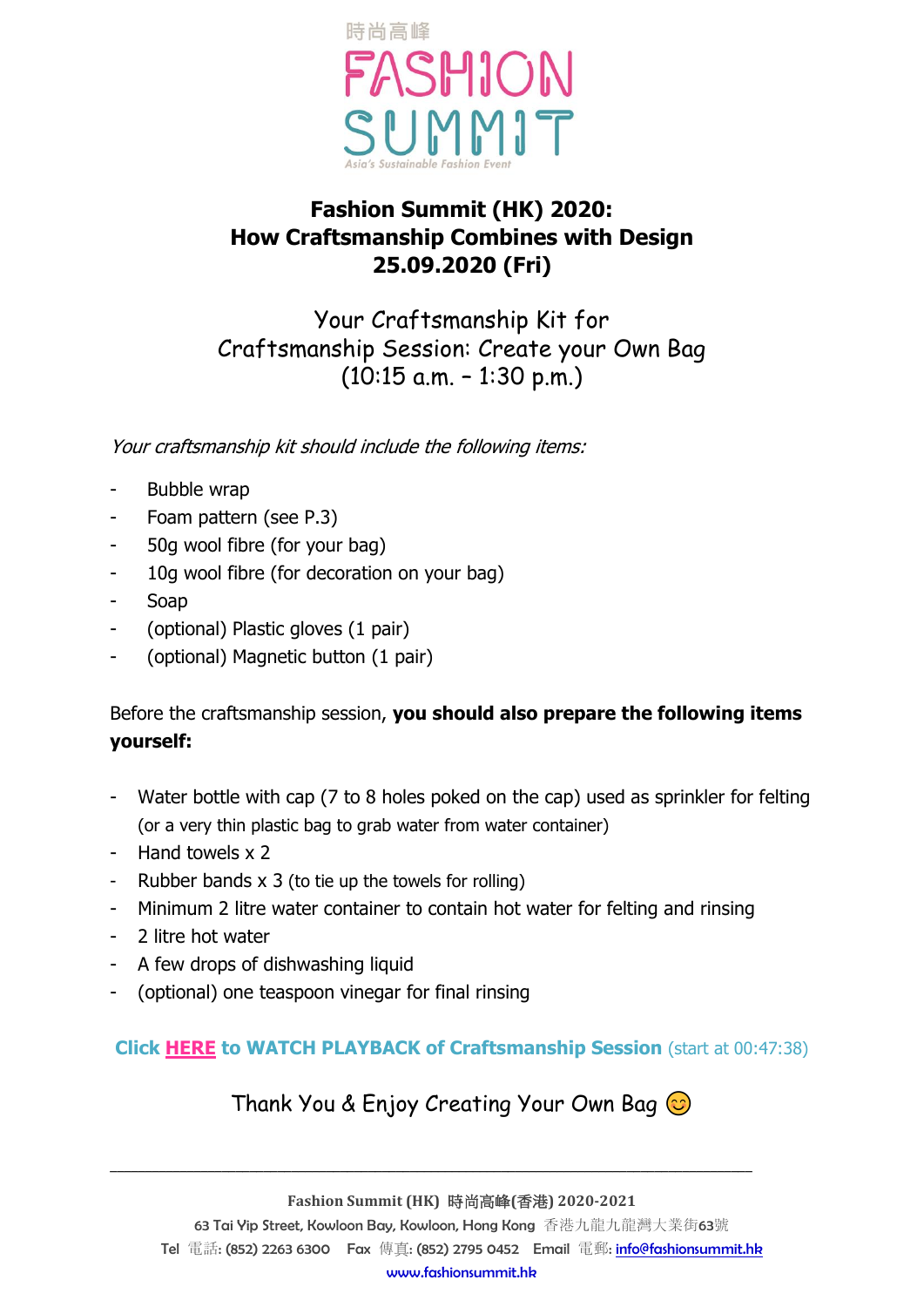

## 時尚高峰**(**香港**) 2020**︰工藝融入設計 **25.09.2020**

# 手作坊材料包

工藝體驗︰DIY 多用途羊毛包包 (10:15 a.m.– 1:30 p.m.)

閣下的手作坊材料包有以下物資:

- 氣泡紙 (泡泡紙)
- 珍珠棉 (已剪裁為適合造袋仔的樣板) (見第 3 頁)
- 約50 克羊毛纖維 (製作袋仔的主要物料)
- 約 10 克羊毛纖維 (用作裝飾袋仔)
- 迷你肥皂
- (非必要) 透明膠手套 1 對
- (非必要) 磁石鈕扣 1 對

請於工藝體驗環節開始前自行準備以下事項:

- 樽蓋已穿孔(約 7 至 8 個洞)的飲品膠樽 (於羊毛氈化步驟作灑水用途) (或可使用纖薄膠袋在水容器注入水)
- 毛巾 2 條
- 橡皮圈(橡筋)3 條 (用作綁緊毛巾做滾動)
- 容量 2 公升(L)或以上的水容器 (將注入熱水作氈化及洗滌用途)
- 2 公升熱水
- 數滴洗潔精
- (非必要) 1 茶匙白醋用作最後洗滌

# [按](https://youtu.be/ePo2BQ20kNo) 此 觀 看 工 藝 體 驗 環 節 (00:47:38 開始)

### 感謝您的參與! 祝您有一個愉快的工藝 **DIY** 體驗

#### **Fashion Summit (HK)** 時尚高峰**(**香港**) 2020-2021**

**\_\_\_\_\_\_\_\_\_\_\_\_\_\_\_\_\_\_\_\_\_\_\_\_\_\_\_\_\_\_\_\_\_\_\_\_\_\_\_\_\_\_\_\_\_\_\_\_\_\_\_\_\_\_\_\_\_\_\_\_\_\_\_\_\_\_\_\_\_\_\_\_\_\_\_\_\_\_\_\_\_\_\_\_\_\_\_\_\_\_\_\_**

63 Tai Yip Street, Kowloon Bay, Kowloon, Hong Kong 香港九龍九龍灣大業街63號 Tel 電話: (852) 2263 6300 Fax 傳真: (852) 2795 0452 Email 電郵: [info@fashionsummit.hk](mailto:info@fashionsummit.hk) [www.fashionsummit.hk](http://www.fashionsummit.hk/)